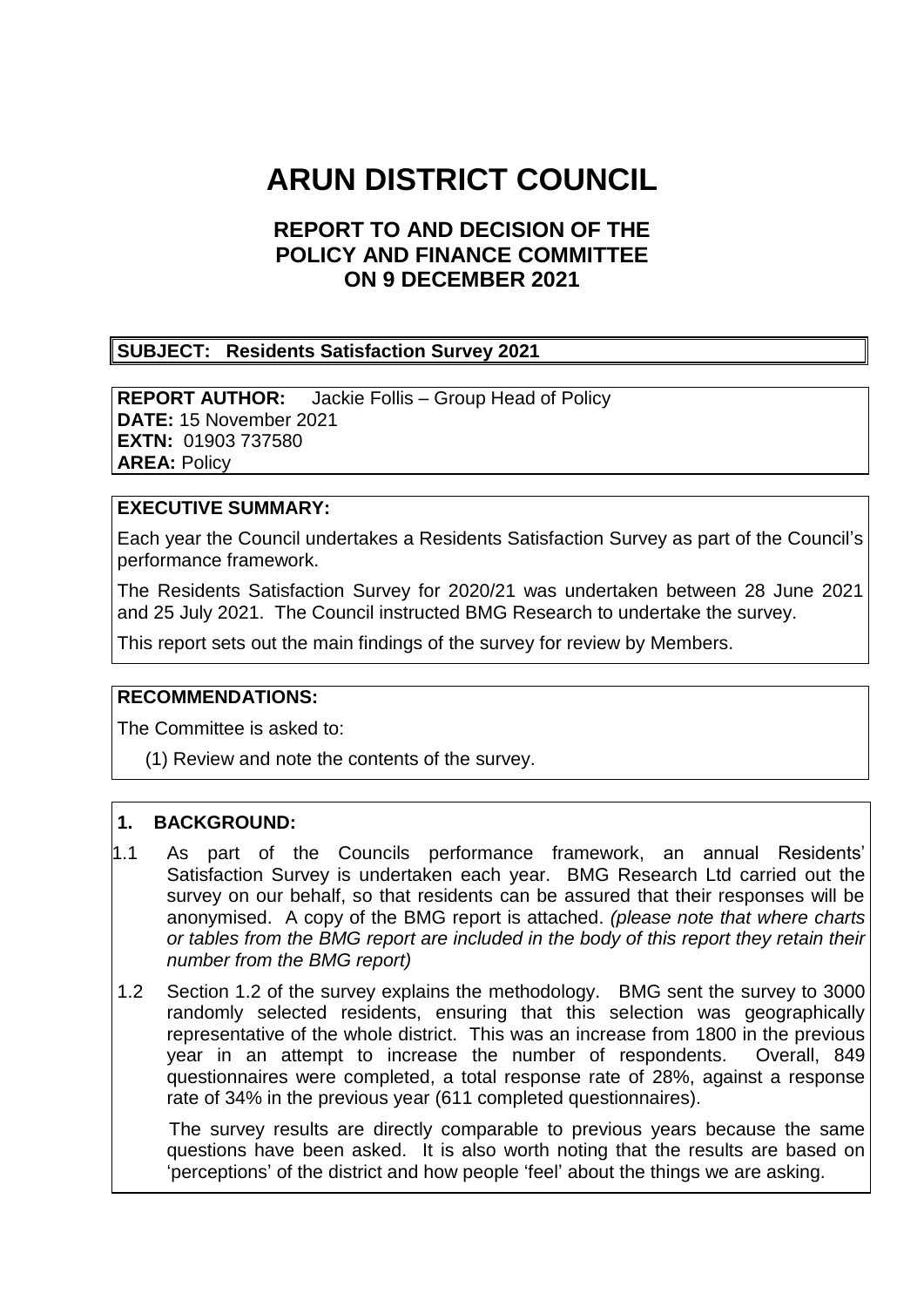- 1.3 Additionally we opened the survey to all residents by placing a web link to the survey on Arun's website and this was advertised through social media, parish councils and local press. This resulted in an additional 528 residents completing the survey. The results from the closed (targeted) and open surveys have been analysed separately and a comparison and gap analysis of the differences in perceptions between the two samples is set out in section 4 of the BMG report and comment on this is made later in this report.
- 1.4 The report outlines the findings from the research into the experiences of living in Arun and perceptions of the Council. It is not statistically valid to provide a breakdown to parish level. To provide a more local picture, wards have therefore been grouped into Western, Eastern and Downland areas for some outcomes. Table 1 in section 1.3 gives this breakdown.
- 1.5 The data in the report is benchmarked against questions in the Local Government Association's (LGA) national public polls on resident satisfaction with local councils. The national survey is carried out by telephone and consists of data from 1,006 adults. The cost of carrying our telephone surveys for Arun would have been prohibitive and it is possible that self-completion surveys are less inhibited. The impact of this on comparative findings, if any, cannot be quantified, but should be considered when comparing data sets. Section 1.3 describes this in more detail.
- 1.6 It is also worth noting that where tables and graphics do not match exactly to the text in the report, this is due to the figures being rounded either up or down when responses are combined.
- 1.7 Questions 2 and 10 in the survey also relate to the Council's corporate plan performance indicators as follows:-
	- CP1 the level of public satisfied or very satisfied with the overall quality of the Council's services
	- CP4 The level of customer satisfaction with the cleanliness of the district
- 1.8 As the survey was issued during the Coronavirus pandemic lockdown period, responders were encouraged to consider their responses in relation to the services provided all year round. Section 1.4 comments on the broader context of the survey and sets out some thoughts on the impact of Covid-19. It is inevitable that the national context, whether it is Covid-19 or other issues, will impact on perceptions of local government.
- 1.9 In 2020 it was notable that the national survey carried out by the Local Government Association (LGA) showed that the role of local authorities during covid had been viewed positively and that the unique circumstances of the pandemic did not appear to have impacted on perceptions and indeed may have improved perceptions. number of our indicators have performed slightly less well in 2021 than in 2020, although still to a high standard, particularly the cleanliness of the District.
- 1.10 It is disappointing that the improvement in 2020 has not been sustained, but during 2020 the Council was operating in very different circumstances to normal which will certainly have influenced public perceptions.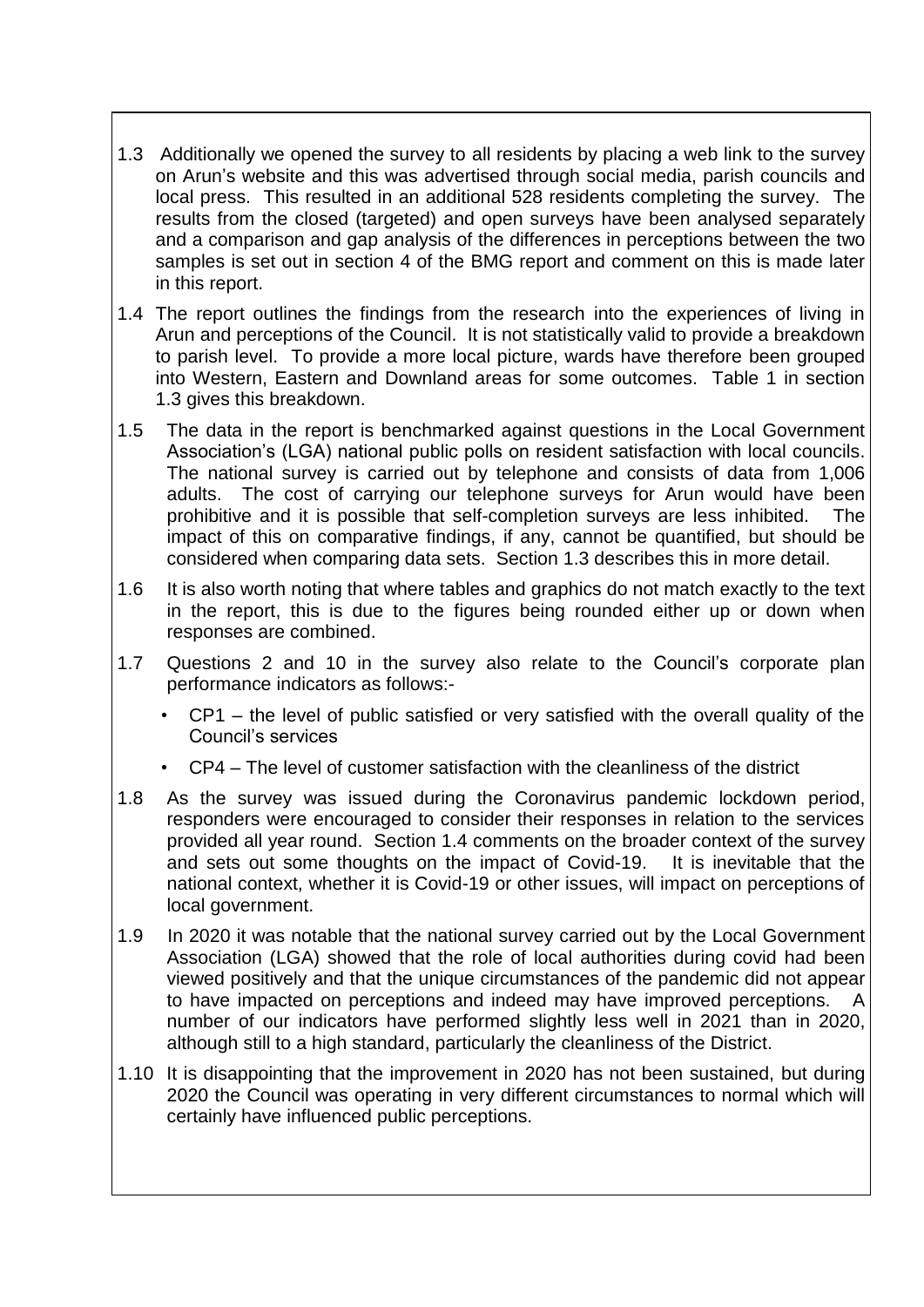1.11 There are two sections to the BMG Report and whilst this Committee report sets out some of the headlines, further detail can be found in the full report, in particular comparisons between different parts of the District and different demographic groups shown in tables throughout the report.

## **Living in Arun District**

1.12 Overall satisfaction (section 2.1)

Overall satisfaction levels are high, with 81% of residents saying they are either very satisfied or fairly satisfied with their local area (15-20 minutes walking distance of their home). This is very similar to the LGA benchmark which is 82% but is lower than the 2020 figure of 87%, and more in line with the 2019 figure of 80%. Data suggests that those who are satisfied with the cleanliness of the District are significantly more likely to be satisfied with the area as a place to live. Satisfaction levels tend to be higher than the LGA benchmark figures for those who are aged 65+ and for those who own their homes outright.

1.13 Community cohesion (section 2.3)

55% of respondents agree that their local area is a place where people from different backgrounds get on well together, 16% disagree, and a high proportion of people (29%) are neutral. Whilst this potentially identifies an area for the Council to consider in terms of future action it is possible that the high 'neutral' figure is because people do not consider that they have significant contact with people from different backgrounds.

1.14 Cleanliness of Arun District (section 2.4)

In section 2.4, 63% of respondents are satisfied overall with the cleanliness of the District. This is lower overall than for 2020 when it was 78%. The detailed analysis gives more detail on different kinds of places in the District. Parks & open spaces, beaches & promenades and town/village shopping centres have a high level of satisfaction, with public toilets at the bottom of the list. Table 2 shows how these have changed over time with 5 of the seven places either at the same level as or higher than in 2020. It is a point to note that the satisfaction level for public toilets has increased from 36% in 2019 to 35% in 2020 to 43% in 2021. Table 3 shows variations in perceptions by age and area.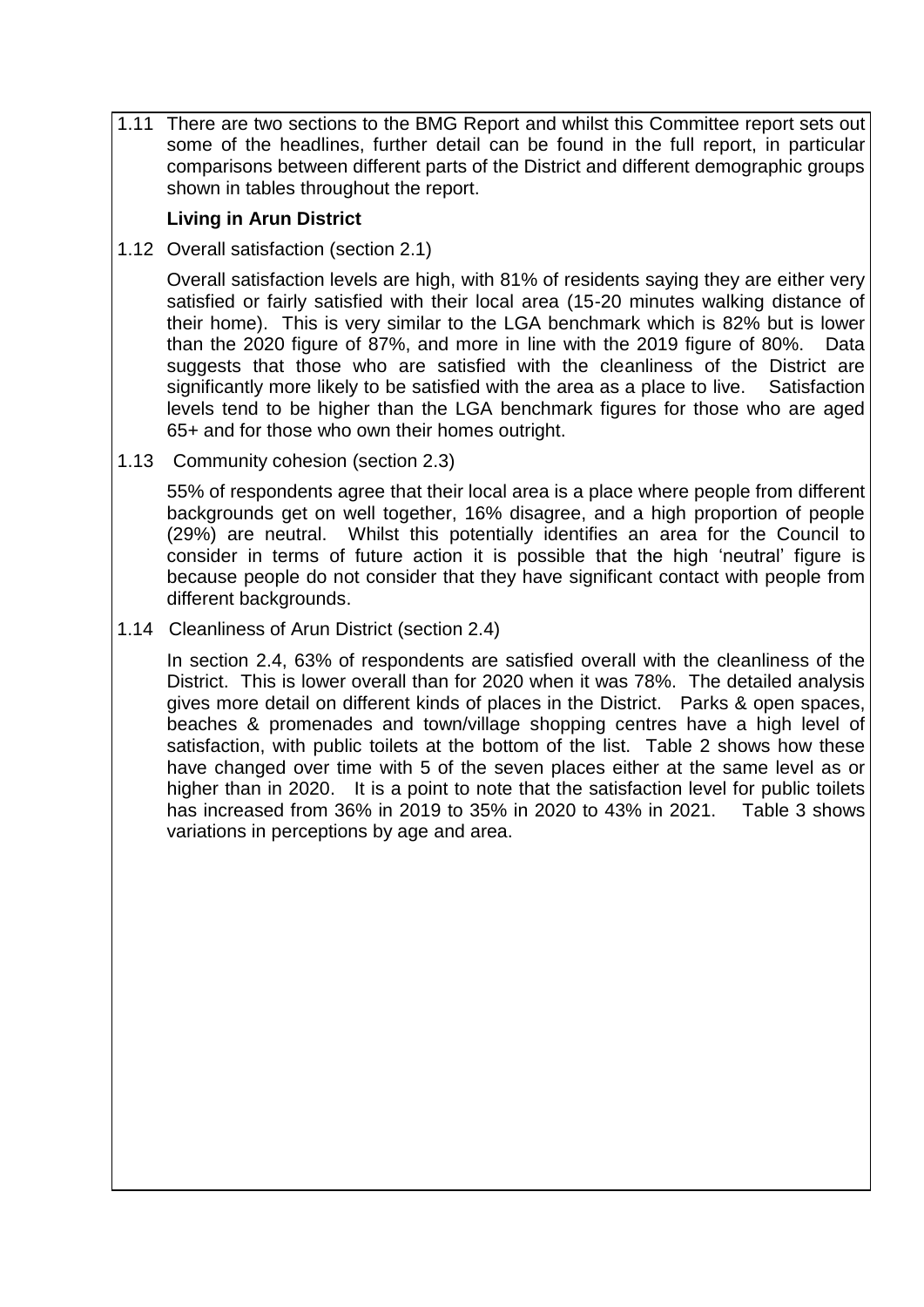|                                              | <b>Proportion satisfied</b> |               |               |               |               |               |               |               |                    |
|----------------------------------------------|-----------------------------|---------------|---------------|---------------|---------------|---------------|---------------|---------------|--------------------|
| <b>Cleanliness of</b>                        | 2013<br>(510)               | 2014<br>(515) | 2015<br>(399) | 2016<br>(574) | 2017<br>(473) | 2018<br>(585) | 2019<br>(579) | 2020<br>(611) | 2021<br>(Figure 4) |
| Parks and open spaces                        | 75%                         | 72%           | 76%           | 79%           | 73%           | 70%           | 74%           | 79%           | 79%                |
| <b>Beaches and</b><br>promenades             | 69%                         | 70%           | 71%           | 68%           | 74%           | 67%           | 77%           | 78%           | 72%                |
| <b>Town/village centre</b><br>shopping areas | 66%                         | 63%           | 67%           | 68%           | 69%           | 62%           | 65%           | 69%           | 70%                |
| Out of town shopping<br>areas                | 62%                         | 62%           | 61%           | 65%           | 62%           | 62%           | 62%           | 59%           | 67%                |
| Car parks                                    | 58%                         | 63%           | 62%           | 64%           | 60%           | 55%           | 58%           | 60%           | 63%                |
| <b>Residential roads</b>                     | 54%                         | 59%           | 57%           | 56%           | 54%           | 50%           | 57%           | 66%           | 59%                |
| <b>Public toilets</b>                        | 34%                         | 36%           | 34%           | 34%           | 29%           | 25%           | 36%           | 35%           | 43%                |

**Table 2: Satisfaction with cleanliness over time (All valid responses: Sample bases in parenthesis)**

The table above, shows the satisfaction with cleanliness over time, green indicates a significant growth, and red indicates a significant decrease.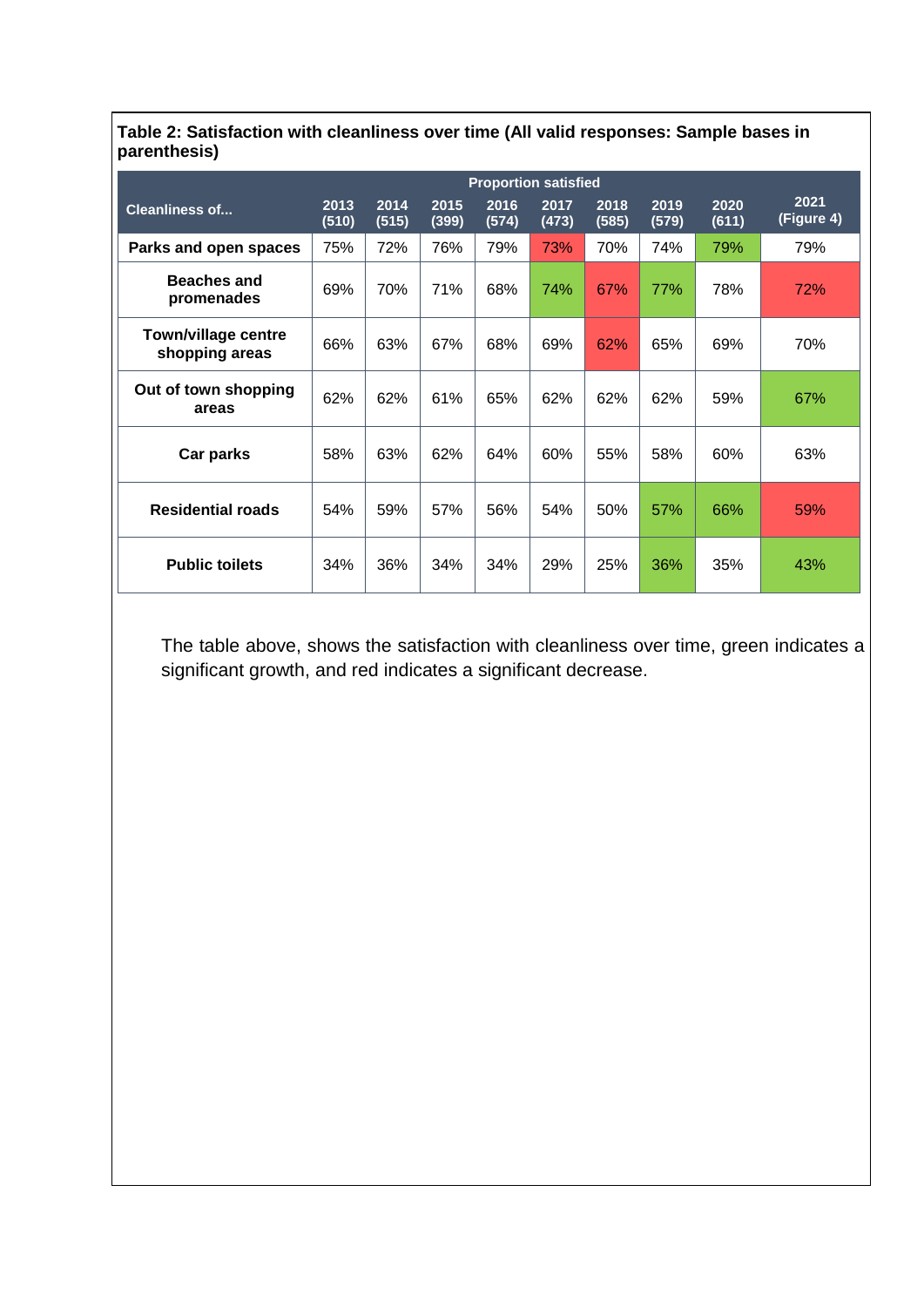#### **Table 3: Satisfaction with cleanliness by age and location (All valid responses: based sizes vary)**

Green indicates a figure significantly higher than the total average for the sample, while red indicates a figure significantly lower.

|                                             | <b>Total</b> | 18-44 | Age<br>45-64 | $65+$ | <b>Downland</b> | <b>Area</b><br><b>Western</b> | <b>Eastern</b> |
|---------------------------------------------|--------------|-------|--------------|-------|-----------------|-------------------------------|----------------|
| Parks and<br>open spaces                    | 79%          | 76%   | 71%          | 89%   | 76%             | 77%                           | 82%            |
| <b>Beaches and</b><br>promenades            | 72%          | 74%   | 68%          | 78%   | 67%             | 73%                           | 73%            |
| Town/village<br>centre<br>shopping<br>areas | 70%          | 65%   | 62%          | 82%   | 69%             | 67%                           | 74%            |
| Out of town<br>shopping<br>areas            | 67%          | 59%   | 66%          | 76%   | 63%             | 64%                           | 75%            |
| Car parks                                   | 63%          | 54%   | 60%          | 75%   | 55%             | 58%                           | 73%            |
| <b>Residential</b><br>roads                 | 59%          | 59%   | 59%          | 66%   | 61%             | 51%                           | 69%            |
| <b>Public toilets</b>                       | 43%          | 26%   | 45%          | 60%   | 46%             | 35%                           | 52%            |

## 1.15 Problem behaviours in Arun (section 2.5)

It is worth noting that, compared to the 2020 survey, perceptions around the prevalence of all the issues have increased significantly. This may be due to the circumstances faced with being in lock-down for a large part of the last year.

## **Customer Satisfaction with the Council and its Services**

1.16 Satisfaction with the quality of service (section 3.1)

68% of residents are satisfied with the quality of service provided by the Council. This is a significant decrease down from 77% in 2020. This is in line with the LGA benchmark figure of 68%. There is an association between their local area and Arun District Council in resident's minds, with those who are satisfied with their local area as a place to live are more likely to be satisfied with the Council.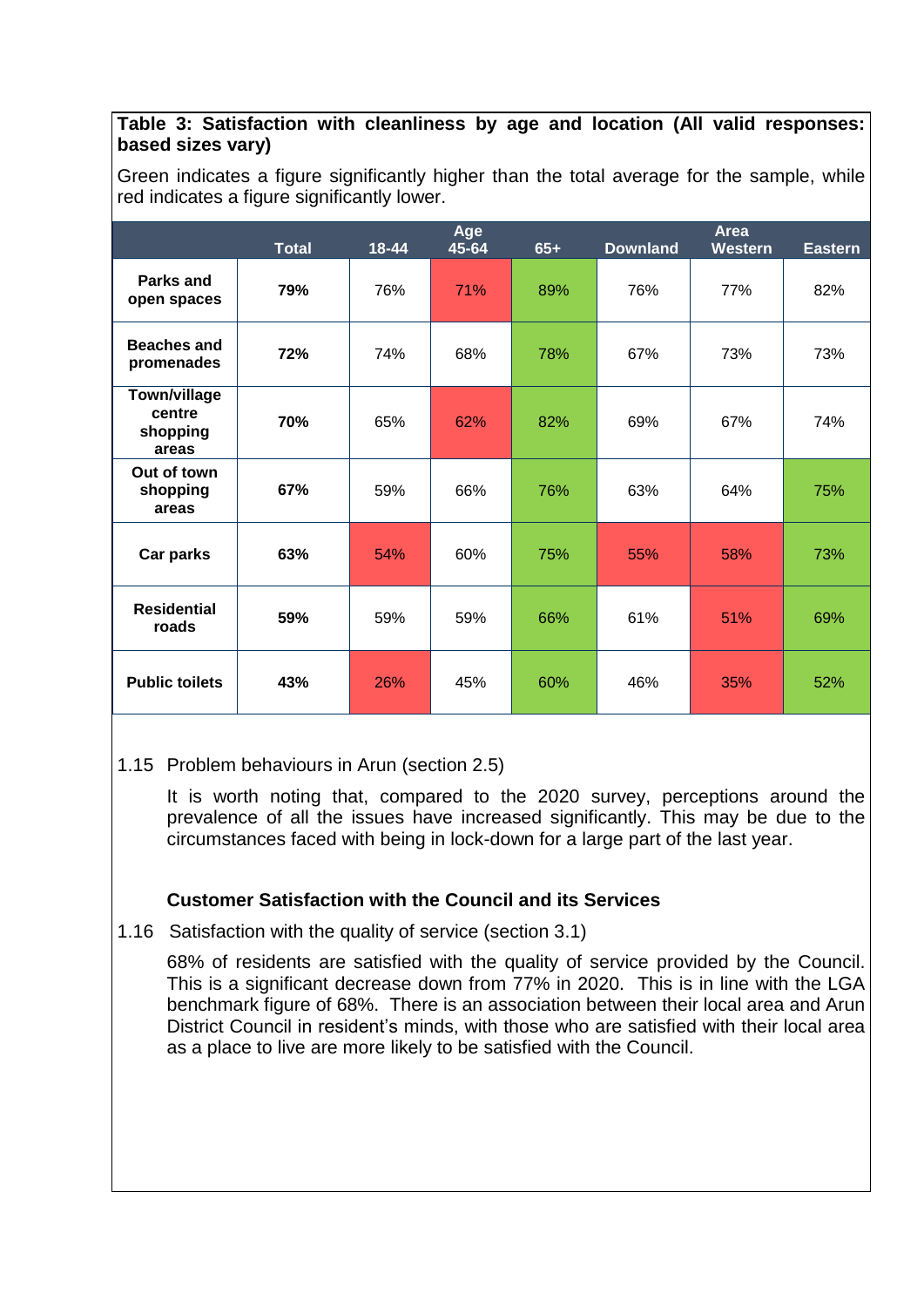1.17 Satisfaction with specific Council services (section 3.2)

Satisfaction across services remains relatively high despite a drop from last year's figures. Waste collection and recycling has a figure of 84% satisfaction, down from 91% in 2020, and is more in line with the pre-pandemic figure of 85% in 2019. The LGA figure is 80%. Satisfaction with parks. open spaces and play areas have remained at a very similar level since 2019.

1.18 Value for money (section 3.3)

46% of respondents agree that the Council provides value for money compared to 54% in 2020, and 44% for 2019. This is slightly below the LGA benchmark of 48%. Figure 10 shows how this has changed over time, with 2021 figures being close to those from 2019.

#### **Figure 1: Q. To what extent do you agree or disagree that Arun District Council provides value for money? - Over time (Sample bases in parenthesis)**



1.19 Trust in the Council to make the right decision (section 3.4)

This has decreased to 59% from 63% in 2020 and is below the LGA benchmark of 64%.

1.20 Acting on concerns (section 3.5)

42% of residents believe that the Council acts on residents' concerns, only 4% answering 'A great deal', and 37% 'A fair amount'. 39% of residents who answered disagreed that the Council acts on their concerns (29% 'Not very much' and 10% answering 'Not at all'). Figure 13 shows the change over time, with a return to the levels seen in 2019.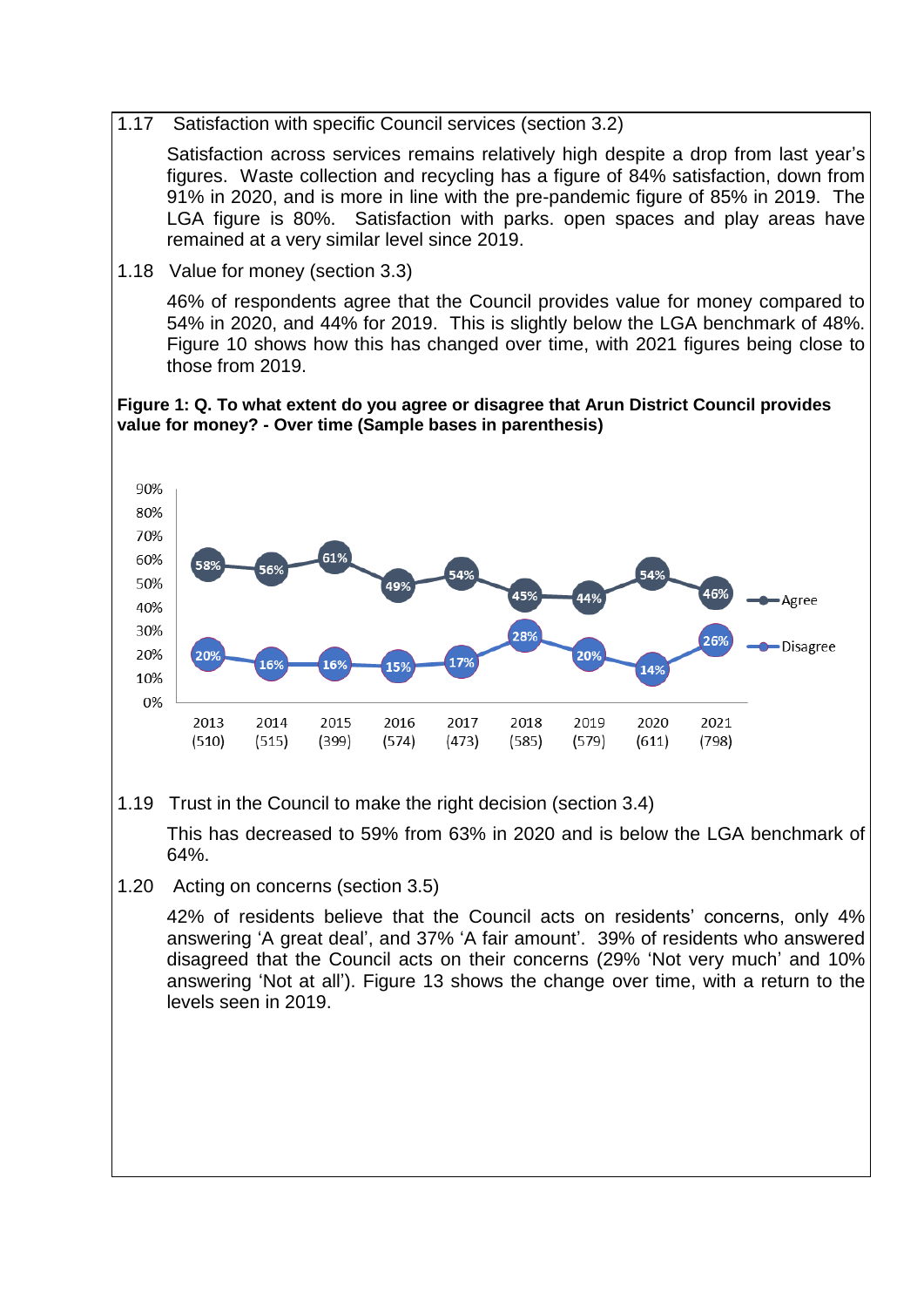

1.22 Figures 15,16,17 and 18 in section 4 of the BMG report show the difference in perceptions between the open and closed surveys. In all instances residents in the closed survey report more positive perceptions than the open survey, suggesting that residents have engaged with the open survey because they are unhappy with a certain issue or service. The biggest differences are for the overall quality of the Council's services with 32 points difference, the way the Council acts on concerns of local residents with 29 points difference and trust in Arun District Council to make the right decision with 27 points of difference between the two surveys.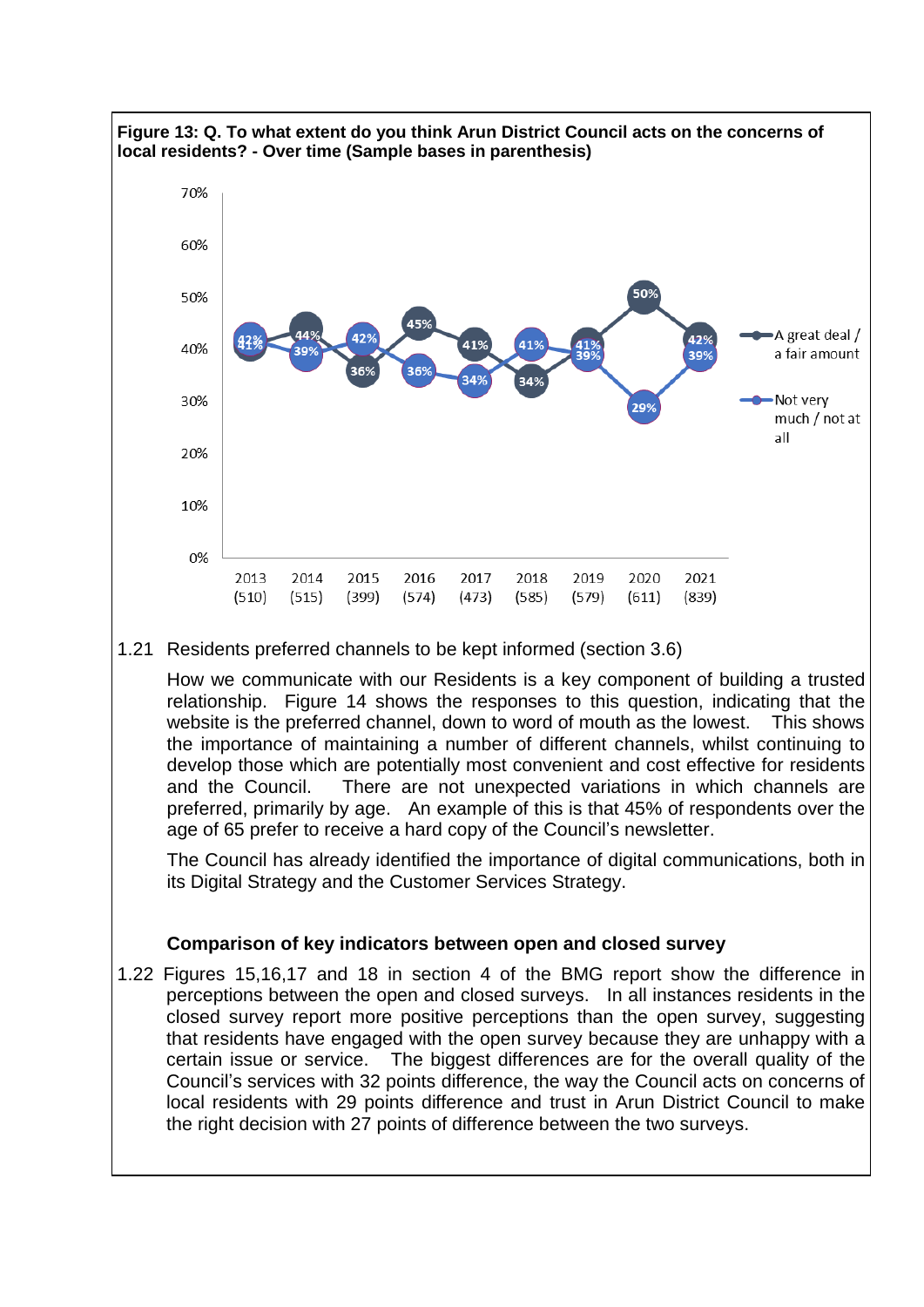#### **Summary**

- 1.23 The information gathered through this survey is about perceptions of the Arun District as a place to live and how we deliver services. The background to the 2021 survey has been a very challenging period of a prolonged pandemic and moving to new ways of delivering some services partly because of the pandemic, but also because some of our processes and channels of communication have been improved anyway. How these have impacted on individual residents and their perceptions of Arun will vary greatly. What is clear from the report is that a number of the responses indicate a lower level of satisfaction than 2020, although some have improved, and some remain very similar to last year. In general, the charts showing progress over time tend to indicate that 2020 was something of an anomaly and that the results for 2021 are close to those for 2019. The Corporate Management Team is looking carefully at this feedback and considering what action needs to be taken at this stage.
- 1.24 Looking to the future, the Council is currently working on the Council Vision for 2022 – 2026, with the high level aims currently out for public consultation during November and December 2021. The areas of focus are: improving the wellbeing of Arun; delivering the right homes in the right places; supporting our environment to support us and fulfilling Arun's economic potential. Following public feedback, the final 'Vision' will go to Full Council in March 2022 for approval. We are working hard to ensure that we will have clear and regularly monitored performance indicators that will show what progress we are making towards our high level aims for the next four years and the results of this survey will feed into that.

 We would also like to express our thanks to all our residents who took the time to complete the survey.

## **2. PROPOSAL(S):**

To note the survey, members may wish to comment on the views of residents

#### **3. OPTIONS:**

N/A

| 4. CONSULTATION:                                                                                                          |            |           |
|---------------------------------------------------------------------------------------------------------------------------|------------|-----------|
| Has consultation been undertaken with:                                                                                    | <b>YES</b> | <b>NO</b> |
| <b>Relevant Town/Parish Council</b>                                                                                       |            | X         |
| <b>Relevant District Ward Councillors</b>                                                                                 |            | X         |
| Other groups/persons (please specify)                                                                                     | X          |           |
| Consultation with 3000 targeted residents and 528 residents in the<br>open survey                                         |            |           |
| 5.<br>ARE THERE ANY IMPLICATIONS IN RELATION TO<br>THE FOLLOWING COUNCIL POLICIES:<br>(Explain in more detail at 6 below) | <b>YES</b> | <b>NO</b> |
| Financial                                                                                                                 |            | X         |
| Legal                                                                                                                     |            | X         |